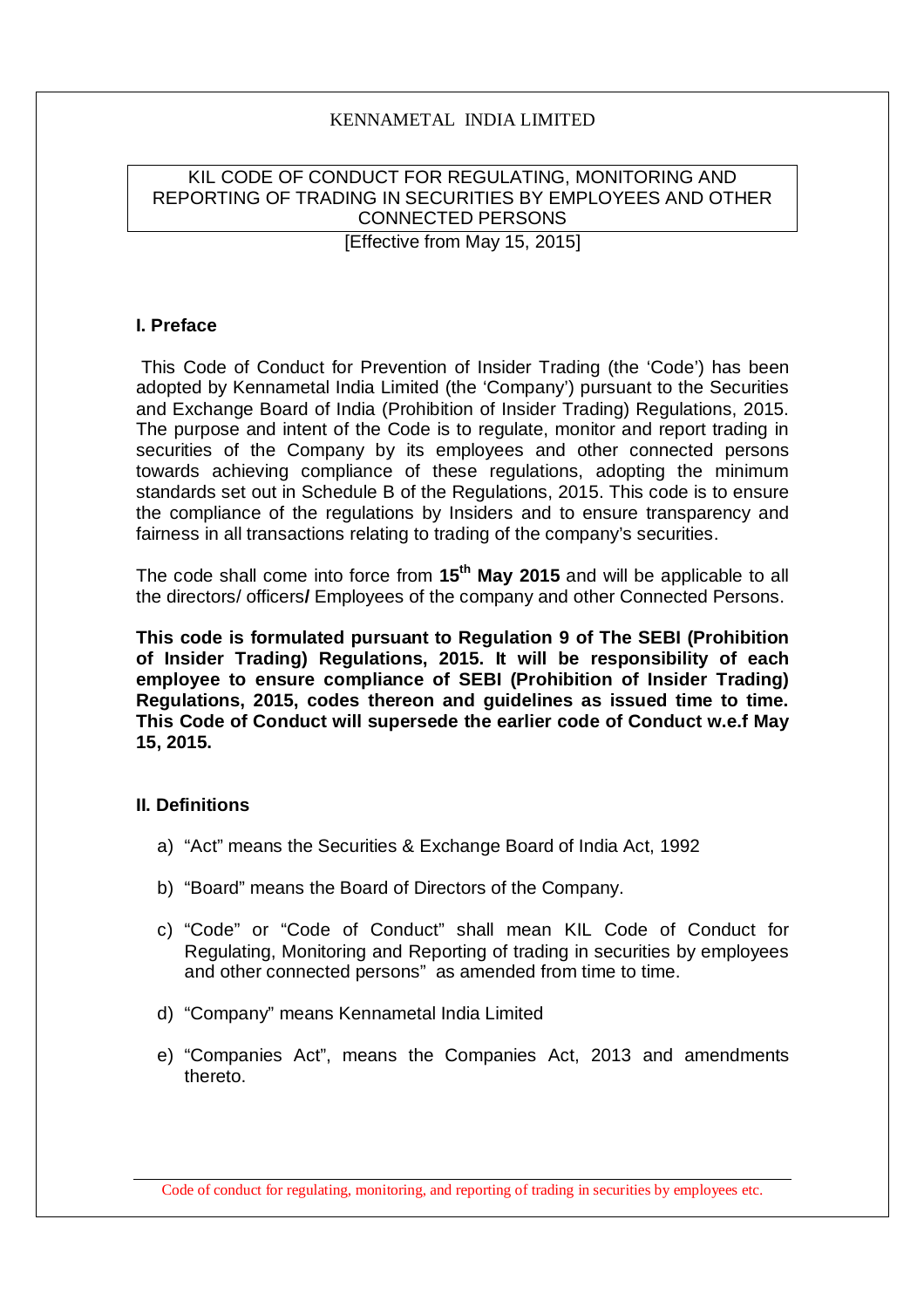- f) "Compliance officer" means Company Secretary or such other senior officer, who is financially literate and is capable of appreciating requirements for legal and regulatory compliance under these regulations designated so and reporting to the Board of Directors and who shall be responsible for compliance of policies, procedures, maintenance of records, monitoring adherence to the rules for the preservation of unpublished price sensitive information, monitoring of trades and the implementation of the codes specified in these regulations under the overall supervision of the Board of Directors of the Company.
- g) "Connected Person" means
	- (i) any person who is or has during the six months prior to the concerned act been associated with a company, directly or indirectly, in any capacity including by reason of frequent communication with its officers or by being in any contractual, fiduciary or employment relationship or by being a director, officer or an employee of the company or holds any position including a professional or business relationship between himself and the company whether temporary or permanent, that allows such person, directly or indirectly, access to unpublished price sensitive information or is reasonably expected to allow such access.
	- (ii) Without prejudice to the generality of the foregoing, the persons falling within the following categories shall be deemed to be connected persons unless the contrary is established, -
		- *(a)* an immediate relative of connected persons specified in clause (i); or
		- *(b)* a holding company or associate company or subsidiary company; or
		- *(c)* an intermediary as specified in section 12 of the Act or an employee or director thereof; or
		- *(d)* an investment company, trustee company, asset management company or an employee or director thereof; or
		- *(e)* an official of a stock exchange or of clearing house or corporation; or
		- *(f)* a member of board of trustees of a mutual fund or a member of the board of directors of the asset management company of a mutual fund or is an employee thereof; or
		- *(g)* a member of the board of directors or an employee, of a public financial institution as defined in section 2 (72) of the Companies Act, 2013; or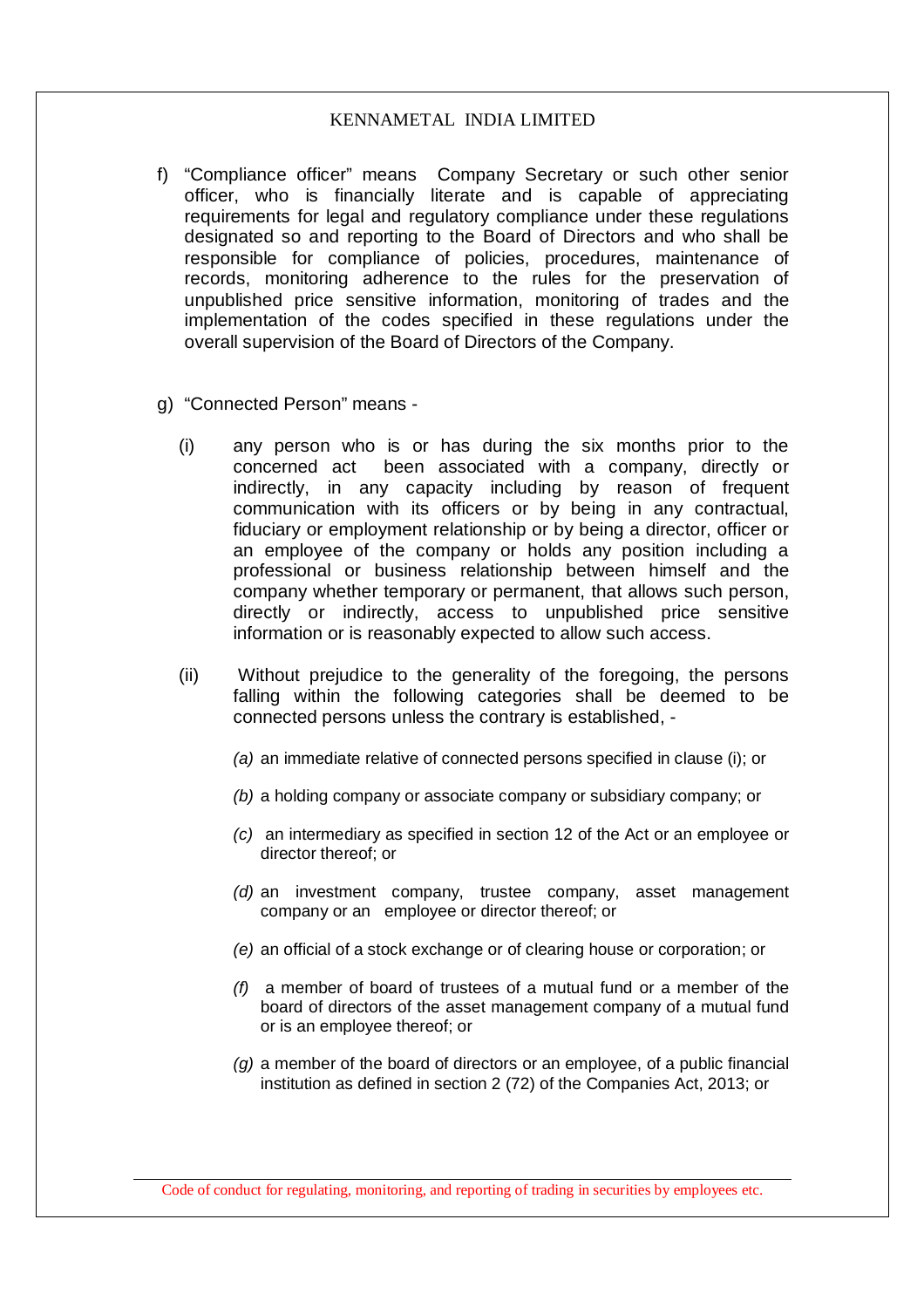- *(h)* an official or an employee of a self-regulatory organization recognised or authorized by the Board; or
- *(i)* a banker of the company; or
- *(j)* a concern, firm, trust, Hindu undivided family, company or association of persons wherein a director of a company or his immediate relative or banker of the company, has more than ten per cent, of the holding or interest;
- h) "Dealing in Securities" means an act of subscribing to, buying, selling or agreeing to subscribe to, buy, sell or deal in the securities of the Company either as principal or agent.
- i) Designated Employee(s) shall include :
	- (i) every employee in the grade of Assistant General Managers and above;
	- (ii) every employee in the finance, accounts, secretarial and legal department as may be determined and informed by the Compliance Officer; and
	- (iii) any other employee as may be determined and informed by the Compliance Officer from time to time.
- j) "Director" means a member of the Board of Directors of the Company.
- k) "Employee" means every employee of the Company including the Directors in the employment of the Company.
- l) "Generally available Information" means information that is accessible to the public on a non-discriminatory basis.
- m) "immediate relative" means a spouse of a person, and includes parent, sibling, and child of such person or of the spouse, any of whom is either dependent financially on such person, or consults such person in taking decisions relating to trading in securities;
- n) "insider" means any person who is:
	- i) a connected person; or
	- ii) in possession of or having access to unpublished price sensitive information;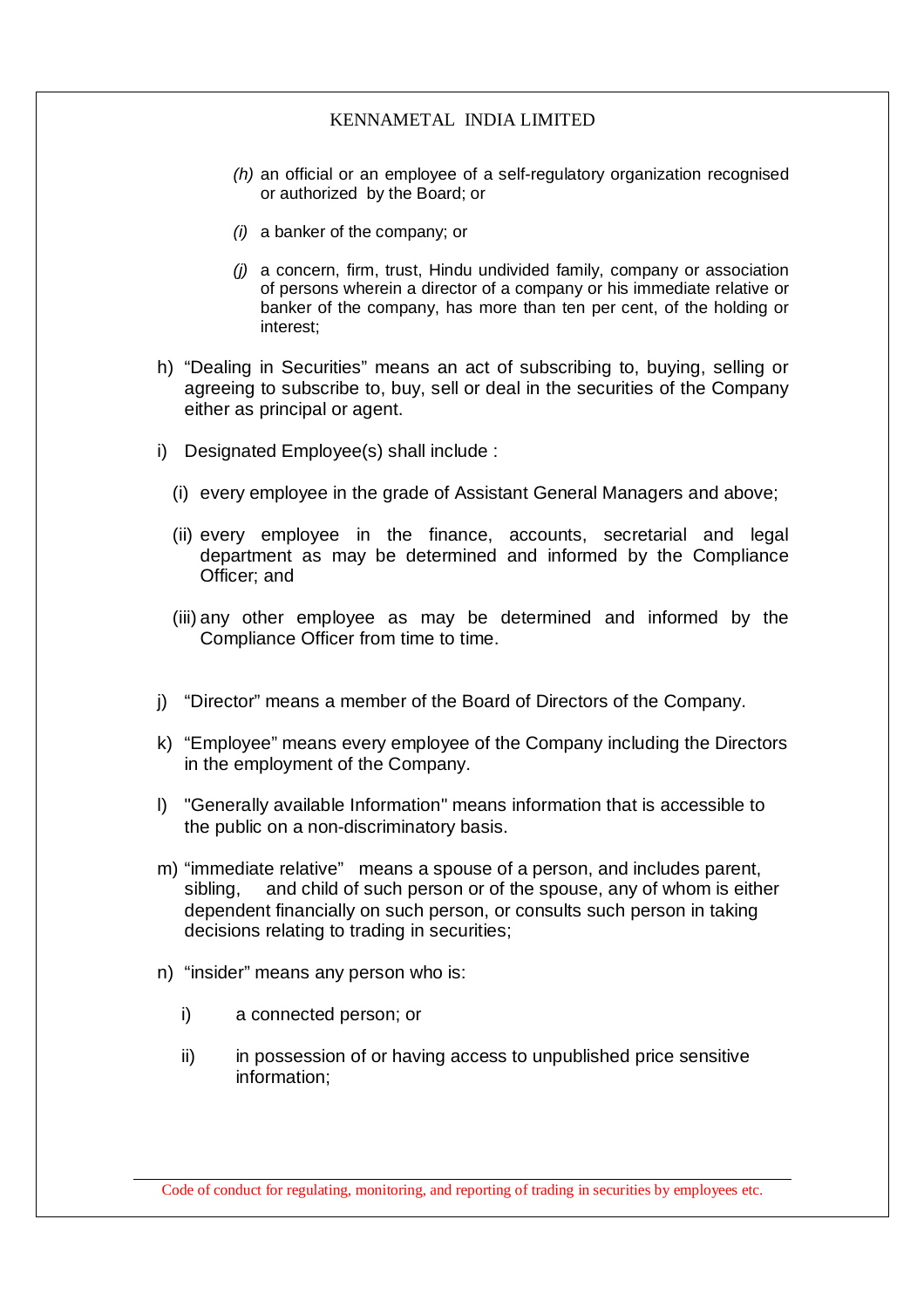- o) "Key Managerial Person" means person as defined in Section 2(51) of the Companies Act, 2013
- p) "Promoter" shall have the meaning assigned to it under the Securities and Exchange Board of India (Issue of Capital and Disclosure Requirements) regulations, 2009 or any modification thereof;
- q) "Securities" shall have the meaning assigned to it under the Securities Contracts (Regulation) Act, 1956 (42 of 1956) or any modification thereof except units of a mutual fund;
- r) "Takeover regulations" means the Securities and Exchange Board of India (Substantial Acquisition of Shares and Takeovers) Regulations, 2011 and any amendments thereto;
- s) "Trading" means and includes subscribing, buying, selling, dealing, or agreeing to subscribe, buy, sell, deal in any securities, and "trade" shall be construed accordingly.
- t) "Trading day" means a day on which the recognized stock exchanges are open for trading;
- u) "Unpublished price sensitive information" means any information, relating to a company or its securities, directly or indirectly, that is not generally available which upon becoming generally available, is likely to materially affect the price of the securities and shall, ordinarily including but not restricted to, information relating to the following:
	- (i) financial results;
	- (ii) dividends;
	- (iii) change in capital structure;
	- (iv) mergers, de-mergers, acquisitions, delistings, disposals and expansion of business and such other transactions;
	- (v) changes in key managerial personnel; and
	- (vi) material events in accordance with the SEBI (LISTING OBLIGATIONS AND DISCLOSURE REQUIREMENTS) Regulations, 2015 (as amended from time to time).
- v) "Regulations" shall mean the Securities & Exchange Board of India (Prohibition of Insider Trading) Regulations, 2015 and any amendments thereto.
- w) "Specified Persons" means the Directors, connected persons, the insiders, the Designated Employees and the promoters and immediate relatives s are collectively referred to as Specified Persons.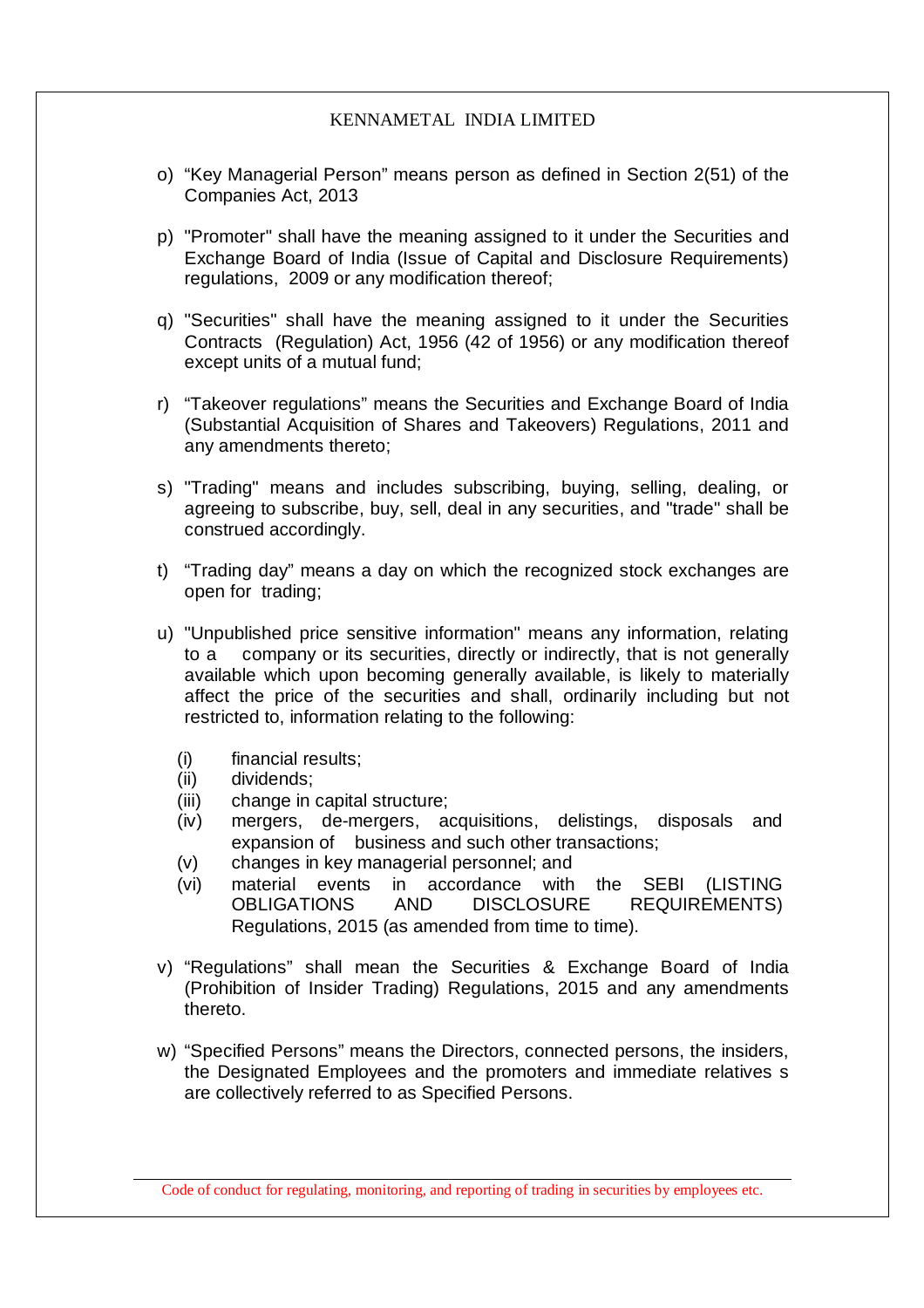Words and expressions used and not defined in these regulations but defined in the Securities and Exchange Board of India Act, 1992 (15 of 1992), the Securities Contracts (Regulation) Act, 1956 (42 of 1956), the Depositories Act, 1996 (22 of 1996) or the Companies Act, 2013 (18 of 2013) and rules and regulations made thereunder shall have the meanings respectively assigned to them in those legislation.

### **III. Role of Compliance Officer**

The compliance officer shall report to the board of directors and in particular, shall provide reports to the Chairman of the Audit Committee, if any, or to the Chairman of the board of directors at such frequency as may be stipulated by the board of directors.

 The Compliance Officer shall assist all employees in addressing any clarifications regarding the Securities & Exchange Board of India (Prohibition of Insider Trading) Regulations, 2015 and the Company's Code of Conduct.

The Compliance officer shall have all the powers as are prescribed by law and also to ensure that this code is put to into practice and to do all things deeds, matters, acts and things necessary to give effect to these regulations in true spirit and all things incidental and ancillary thereto.

### **IV. Restriction on Communication and Trading by Insiders**

- 1. All information shall be handled within the Company on a need-to-know basis and no insider shall communicate or provide, or allow access to any unpublished price sensitive information, relating to the Company or securities of the Company, to any person including other insiders except where such communication is in furtherance of the insider's legitimate purposes, performance of duties or discharge of his legal obligations.
- 2. Any inducement and procurement of unpublished price sensitive information not in furtherance of one's legitimate duties and discharge of obligations would be illegal under this code.
- 3. Unpublished price sensitive information may be communicated, provided, allowed access to or procured, in connection with a transaction that would:-
	- (i) entail an obligation to make an open offer under the takeover regulations where the Board of Directors of the Company is of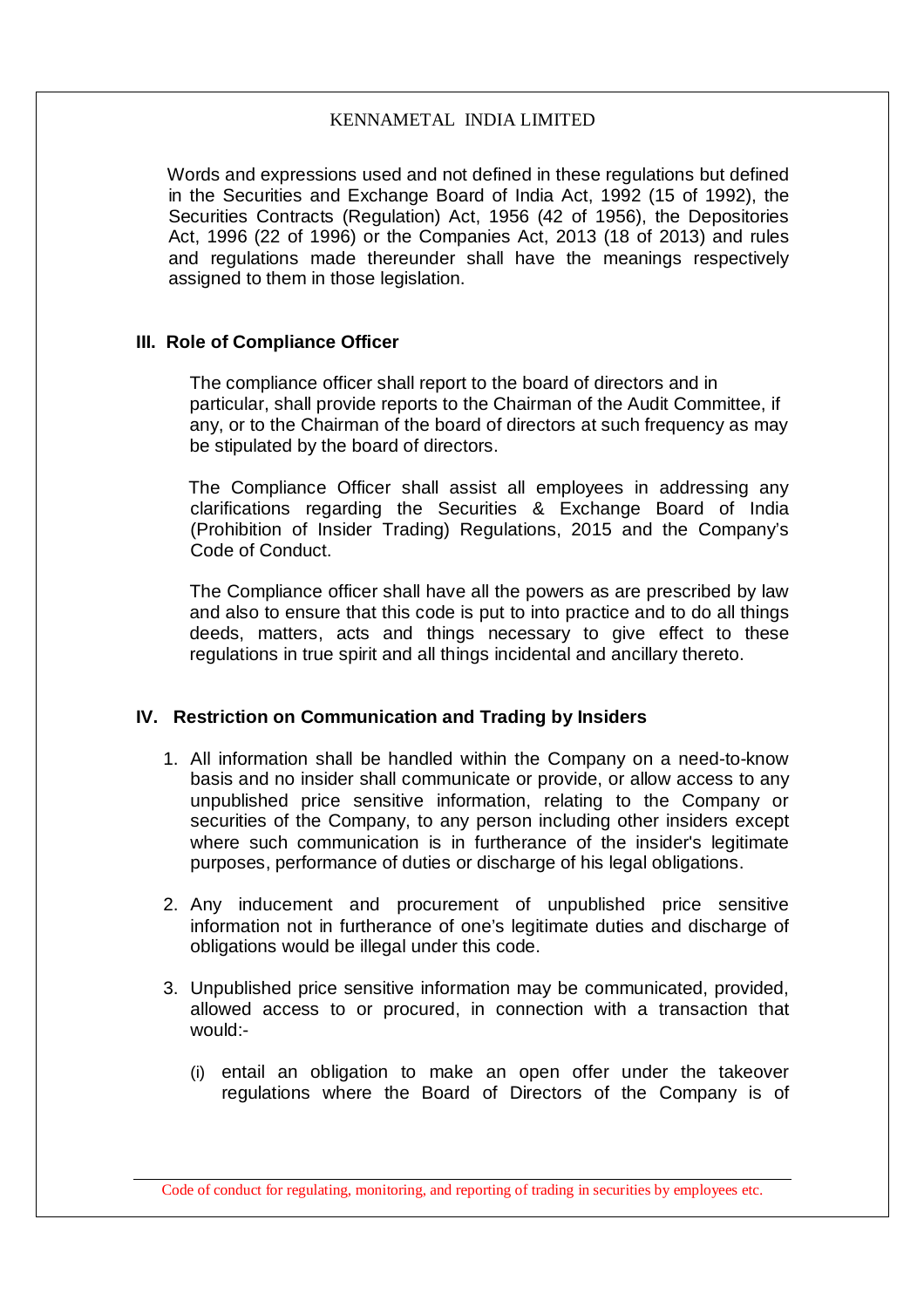informed opinion that the proposed transaction is in the best interests of the Company; or

(ii) not attracting the obligation to make an open offer under the takeover regulations but where the Board of Directors of the Company is of informed opinion that the proposed transaction is in the best interests of the Company and the information that constitute unpublished price sensitive information is disseminated to be made generally available at least two trading days prior to the proposed transaction being effected in such form as the Board of Directors may determine.

However, the Board of Directors shall require the parties to execute agreements to contract confidentiality and non-disclosure obligations on the part of such parties and such parties shall keep information so received confidential, except for the purpose of aforesaid sub-clause (ii) and shall not otherwise trade in securities of the Company when in possession of unpublished price sensitive information.

# 2. Need to Know:

- (i) "need to know" basis means that Unpublished Price Sensitive Information should be disclosed only to those within the Company who need the information to discharge their duty and whose possession of such information will not give rise to a conflict of interest or appearance of misuse of the information.
- (ii) All non-public information directly received by any employee should immediately be reported to the head of the department.

### 3. **Maintenance of confidential information**

Physical and manual documents/files containing confidential information should be kept secure. Electronic files containing confidential information must have adequate security of login and password, etc.

### **V. Prevention of misuse of "Unpublished Price Sensitive Information"**

Employees and connected persons designated on the basis of their functional role **("designated persons")** in the Company shall be governed by an internal code of conduct governing dealing in securities.

1. Trading Plan

An insider shall be entitle to formulate a trading plan for dealing in securities of the Company and present it to the Compliance Officer for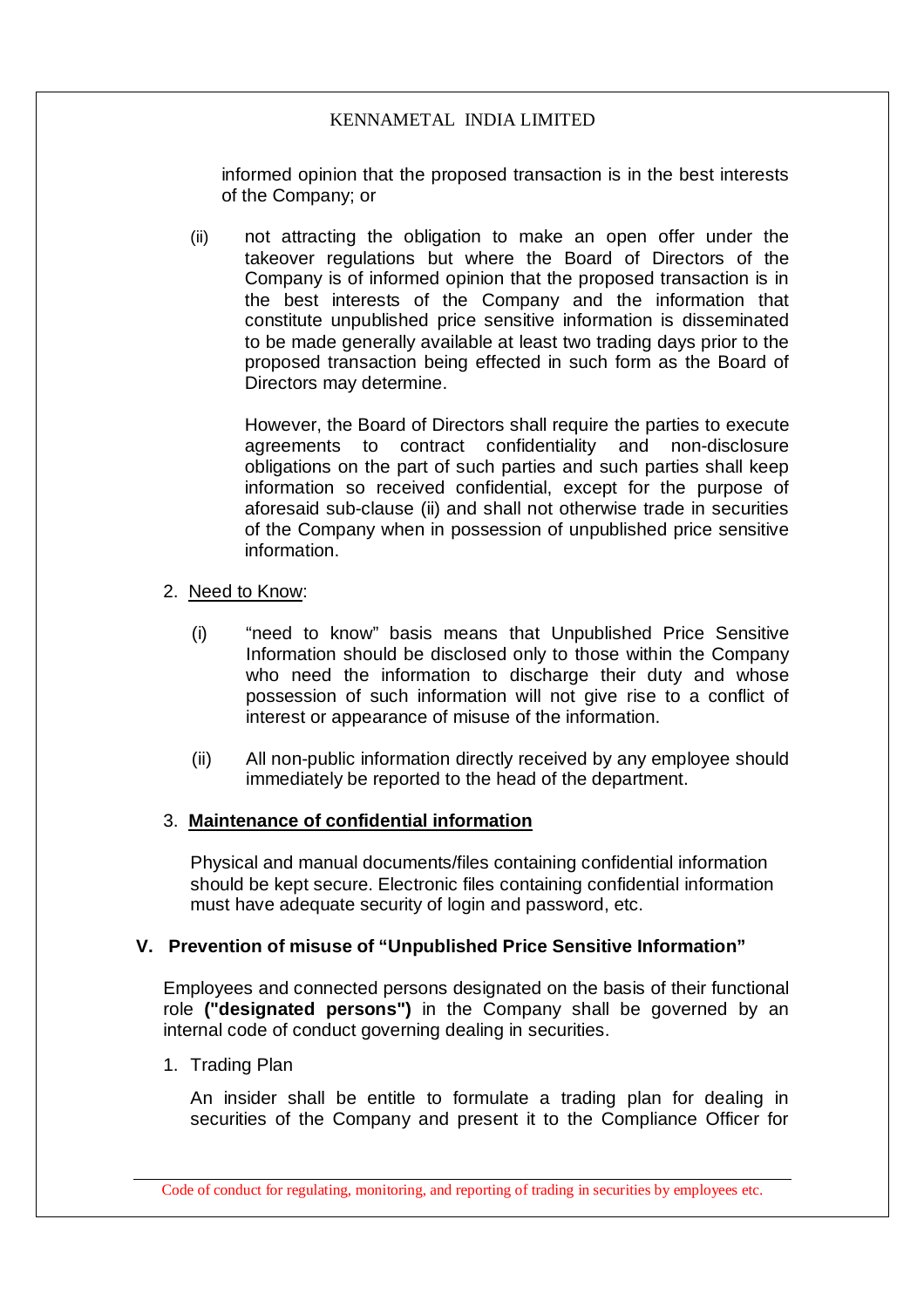approval and public disclosure pursuant to which trades may be carried out on his behalf in accordance with such plan.

- 2. Trading Plan shall:
	- i) not entail commencement of trading on behalf of the insider earlier than six months from the public disclosure of the plan;
	- ii) not entail trading for the period between the twentieth trading day prior to the last day of any financial period for which results are required to be announced by the issuer of the securities and the second trading day after the disclosure of such financial results. Example: For quarter ended June 30 the result announcement date is August 10, then insider cannot execute his trading plan between March 20 to August 12.
	- iii) entail trading for a period of not less than twelve months;
	- iv) not entail overlap of any period for which another trading plan is already in existence;
	- v) set out either the value of trades to be effected or the number of securities to be traded along with the nature of the trade and the intervals at, or dates on which such trades shall be effected; and
	- vi) not entail trading in securities for market abuse.
- 3. The Compliance Officer shall review the Trading Plan made as above and shall approve it forthwith. However, he shall be entitled to take express undertakings as may be necessary to enable such assessment and to approve and monitor the implementation of the plan as per provisions of the Regulations.
- 4. The Trading Plan once approved shall be irrevocable and the Insider shall mandatorily have to implement the plan, without being entitled to either deviate from it or to execute any trade in the securities outside the scope of the trading plan.

Provided, the implementation of the trading plan shall not be commenced, if at the time of formulation of the plan, the Insider is in possession of any unpublished price sensitive information and the said information has not become generally available at the time of the commencement of implementation. The commencement of the Plan shall be deferred until such unpublished price sensitive information becomes generally available information. Further, the Insider shall also not be allowed to deal in securities of the Company, if the date of trading in securities of the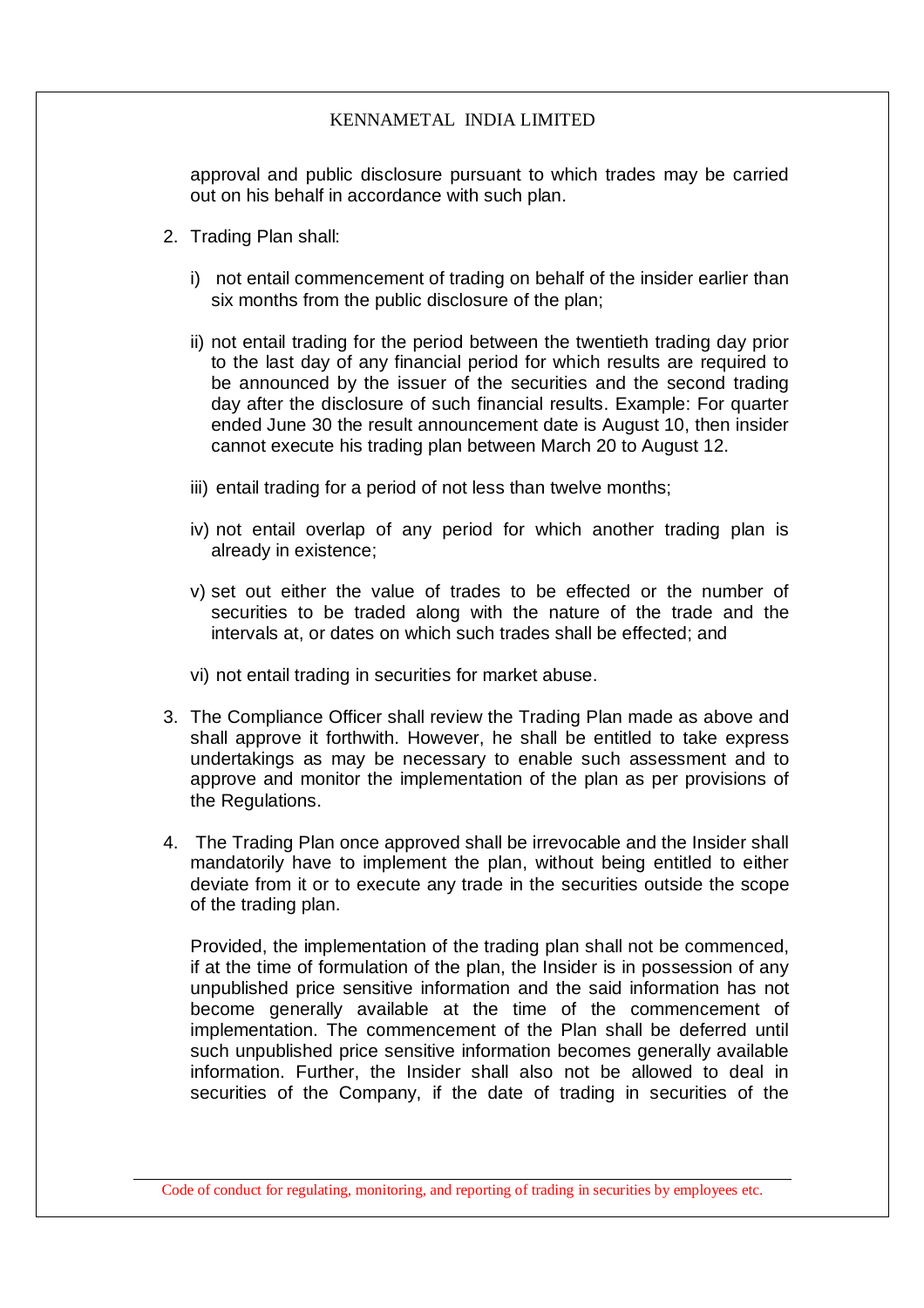Company, as per the approved Trading Plan, coincides with the date of closure of Trading Window announced by the Compliance Officer.

5. Upon approval of the trading plan, the compliance officer shall notify the plan to BSE Ltd. on which the securities are listed.

### **VI. Trading Window and Window Closure**

- 1. a. 'The trading period' means the trading period of the stock exchanges, called 'trading window", is available for trading in the Company's securities.
	- b. The trading window shall be, inter alia, closed 7 days prior to and during the time the unpublished price sensitive information is published.
	- c. During the trading window closure period the Specified Persons shall not trade in the Company's securities during such period.
	- d. Specified Persons shall conduct all their dealings in the securities of the Company only in a valid trading window and shall not deal in any transaction involving the purchase or sale of the Company's securities during the periods when the trading window is closed, as referred to in Point No. (ii) above or during any other period as may be specified by the Company from time to time.
- 2. The Compliance Officer shall intimate the closure of trading window to all the designated employees of the Company when he determines that a designated person or class of designated persons can reasonably be expected to have possession of unpublished price sensitive information. Such closure shall be imposed in relation to such securities to which such unpublished price sensitive information relates.
- 3. The Compliance Officer after taking into account various factors including the unpublished price sensitive information in question becoming generally available and being capable of assimilation by the market, shall decide the timing for re-opening of the trading window, however in any event it shall not be earlier than forty-eight hours after the information becomes generally available.
- 4. The trading window shall also be applicable to any person having contractual or fiduciary relation with the Company, such as auditors, accountancy firms, law firms, analysts, consultants etc., assisting or advising the Company.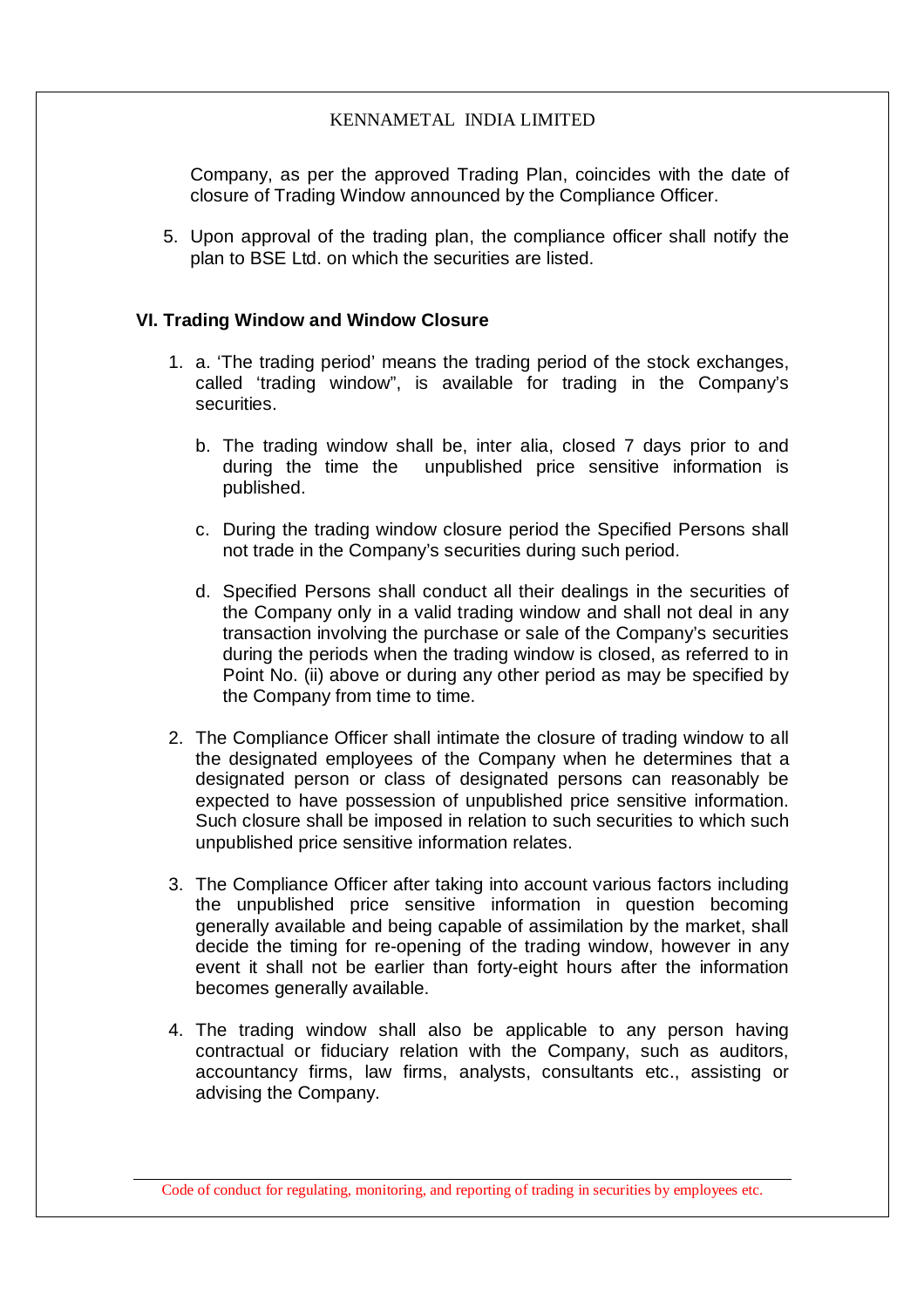### **VII. Pre-clearance of trades**

 All Specified Persons, who intend to deal in the securities of the Company when the trading window is opened and if the value of the proposed trades is above 500 shares or up to Rs. 5 Lakhs (market value), whichever is less in one transactions or series of transactions, should pre-clear the transaction. However, no designated person shall be entitled to apply for pre-clearance of any proposed trade if such designated person is in possession of unpublished price sensitive information even if the trading window is not closed and hence he shall not be allowed to trade. The predealing procedure shall be hereunder:

- i) An application may be made in the prescribed Form as aspecified in Annexure 1 to this code to the Compliance officer indicating the estimated number of securities that the Specified Employee intends to deal in, the details as to the depository with which he has a security account, the details as to the securities in such depository mode and such other details as may be required by any rule made by the Company in this behalf.
- ii) An undertaking shall be executed in favour of the Company by such Specified Employee incorporating, *inter alia,* the following clauses, as may be applicable:
	- (a) That the employee/director/officer does not have any access or has not received "Price Sensitive Information" up to the time of signing the undertaking.
	- (b) That in case the Specified Employee has access to or receives "Price Sensitive Information" after the signing of the undertaking but before the execution of the transaction he/she shall inform the Compliance Officer of the change in his position and that he/she would completely refrain from dealing in the securities of the Company till the time such information becomes public.
	- (c) That he/she has not contravened the code of conduct for prevention of insider trading as notified by the Company from time to time.
	- (d) That he/she has made a full and true disclosure in the matter.

Format of undertaking is attached as Annexure 2 to this code.

(iii) Specified Person(s) shall execute their order in respect of securities of the Company within one week after the approval of preclearance is given.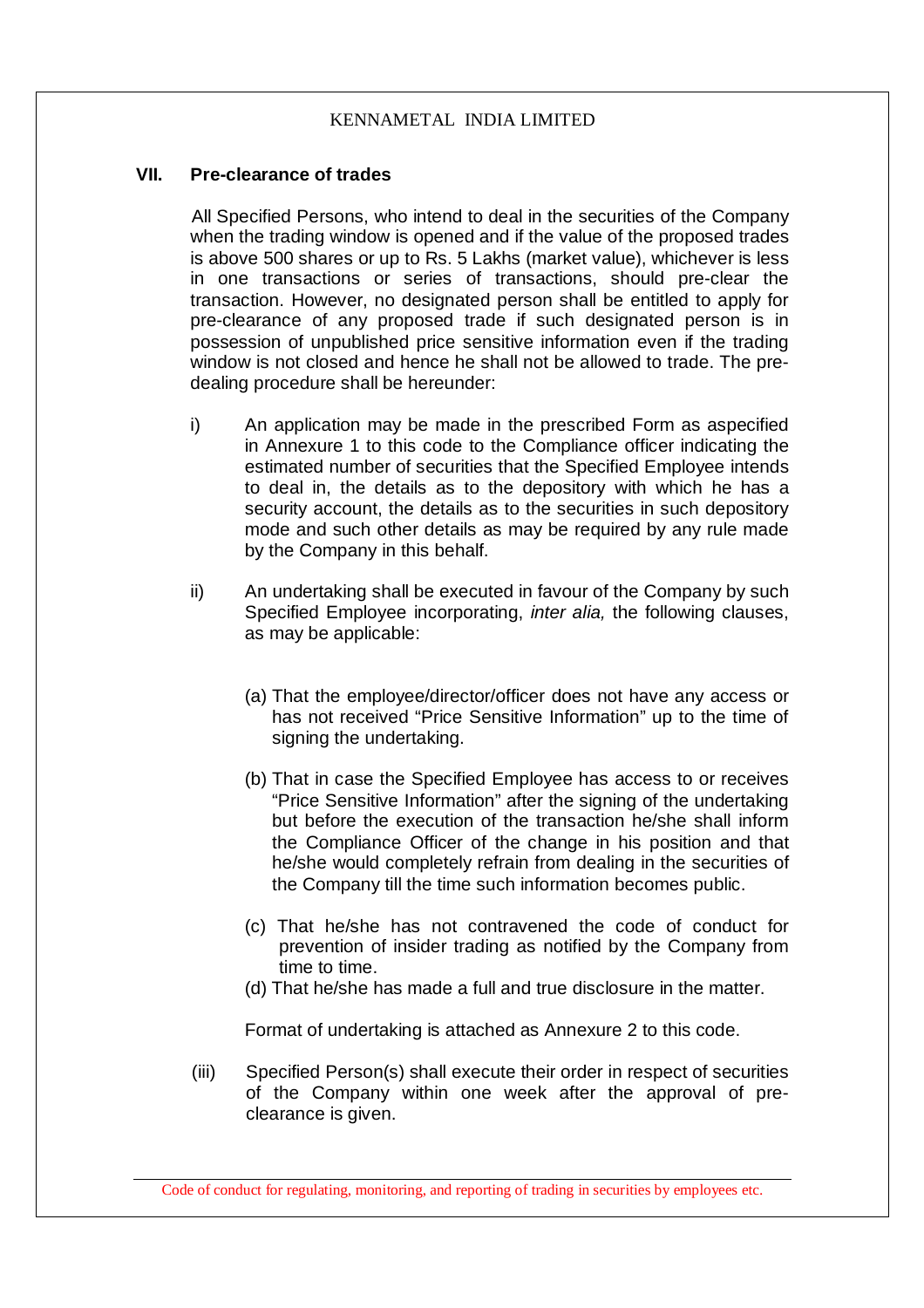- (iv) The Specified Person shall file within 2 (two) days of the execution of the deal, the details of such deal with the Compliance Officer in the prescribed format attached as Annexure 4 to this code. In case the transaction is not undertaken, a report to that effect shall be filed.
- $(v)$  If the order is not executed within seven days after the approval is given, the employee/director must pre-clear the transaction again.
- (vi) All Specified Persons who buy or sell any number of shares of the Company shall not enter into a contra trade i.e. sell or buy any number of shares during the next six months following the prior transaction. All Specified Persons shall also not take positions in derivative transactions in the shares of the Company at any time. In case of any contra trade be executed, inadvertently or otherwise, in violation of such a restriction, the profits from such trade shall be liable to be disgorged for remittance to the Securities and Exchange Board of India (SEBI) for credit to the Investor Protection and Education Fund administered by SEBI under the Act.
- (vii) The Compliance Officer may waive off the holding period in case of sale of securities in personal emergency after recording reasons for the same. However, no such sale will be permitted when the Trading window is closed.

### **VIII. Disclosure of Trading by Insiders**

#### **General provisions**

- **1)** The disclosures to be made by any person under this code shall include those relating to trading by such person's immediate relatives, and by any other person for whom such person takes trading decisions.
- **2)** The disclosures of trading in securities shall also include trading in derivatives of securities and the traded value of the derivatives shall be taken into account for purposes of this Code. Provided that trading in derivatives of securities is permitted by any law for the time being in force.
- **3)** The disclosures made under this code shall be maintained for a period of five years.

#### **Initial Disclosures:**

(a) Every promoter/ Key Managerial Personnel / Director of the Company, within thirty days of these regulations taking effect, shall forward to the

Code of conduct for regulating, monitoring, and reporting of trading in securities by employees etc.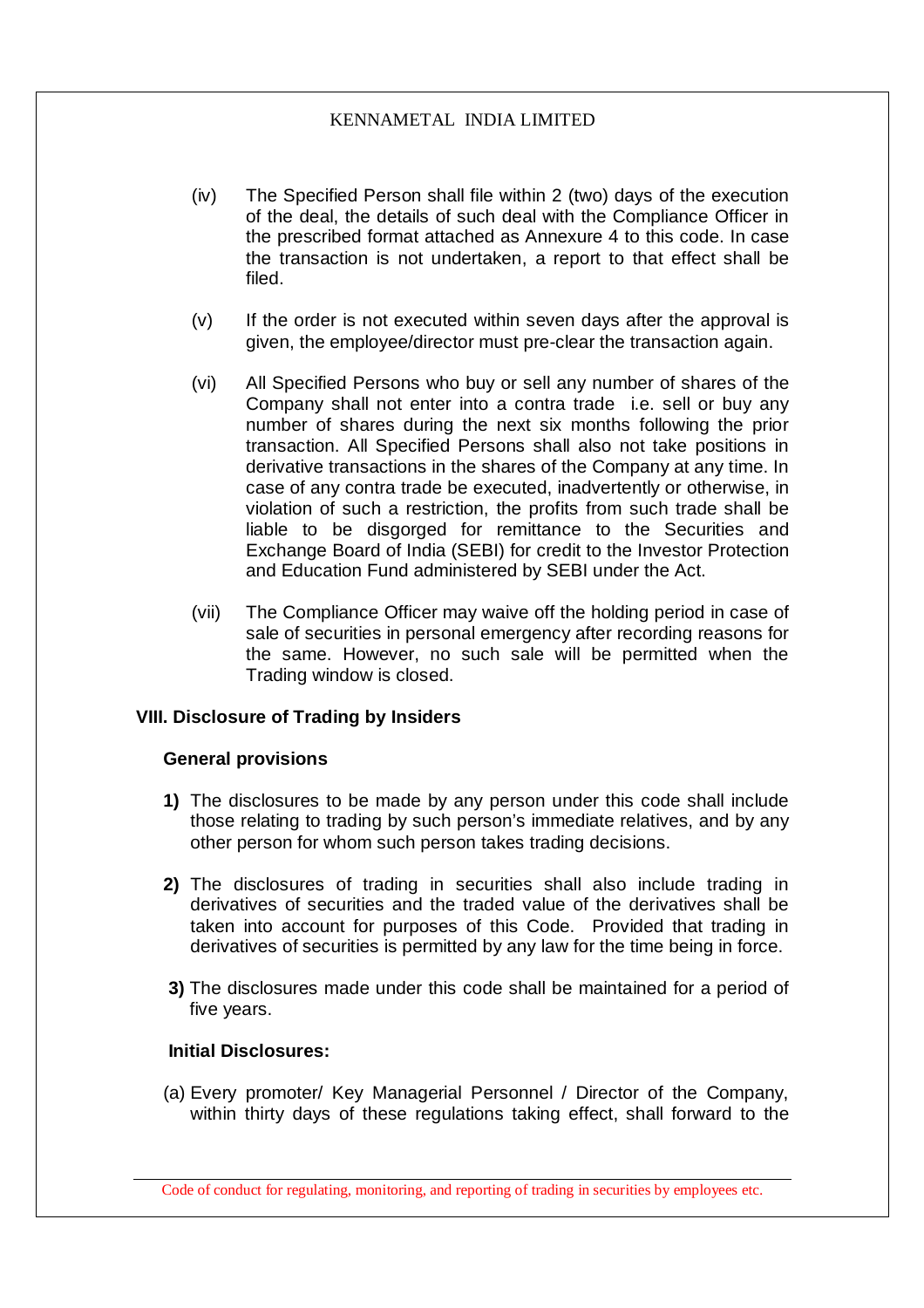Company the details of all holdings in securities of the Company presently held by them including the statement of holdings of dependent family members in the prescribed Form A (Annexure 5).

 (b) Every person on appointment as a key managerial personnel or a director of the company or upon becoming a promoter shall disclose his holding of securities of the company as on the date of appointment or becoming a promoter, to the company within seven days of such appointment or becoming a promoter in the prescribed form B (Annexure 6)

# **Continual Disclosures:**

Every promoter, employee and director of the Company shall disclose to the Company the number of securities acquired or disposed of within two trading days of such transaction if the value of the securities traded, whether in one transaction or a series of transactions over any calendar quarter, aggregates to a traded value in excess of Rs. 10 (Ten) Lakhs in the prescribed Form C (Annexure 7)

The disclosure shall be made within 2 working days of:

- (a) the receipt of intimation of allotment of shares, or
- (b) the acquisition or sale of shares or voting rights, as the case may be.

### **Disclosure by the Company to the Stock Exchange(s)**

- 1. Within 2 days of the receipt of intimation under the regulation of Continual disclosure, the Compliance Officer should disclose the information received to all Stock Exchanges on which the Company is listed.
- *2.* The Compliance officer shall maintain records of all the declarations in the appropriate form given by the directors / officers / designated employees for a minimum period of five years.

#### **Disclosures by other connected persons:**

The Compliance Officer may require any other connected person or class of connected persons to make disclosures of holdings and trading in securities of the Company in the prescribed Form D (Annexure 8) at such frequency as may be determined by him in order to monitor compliance with these regulations.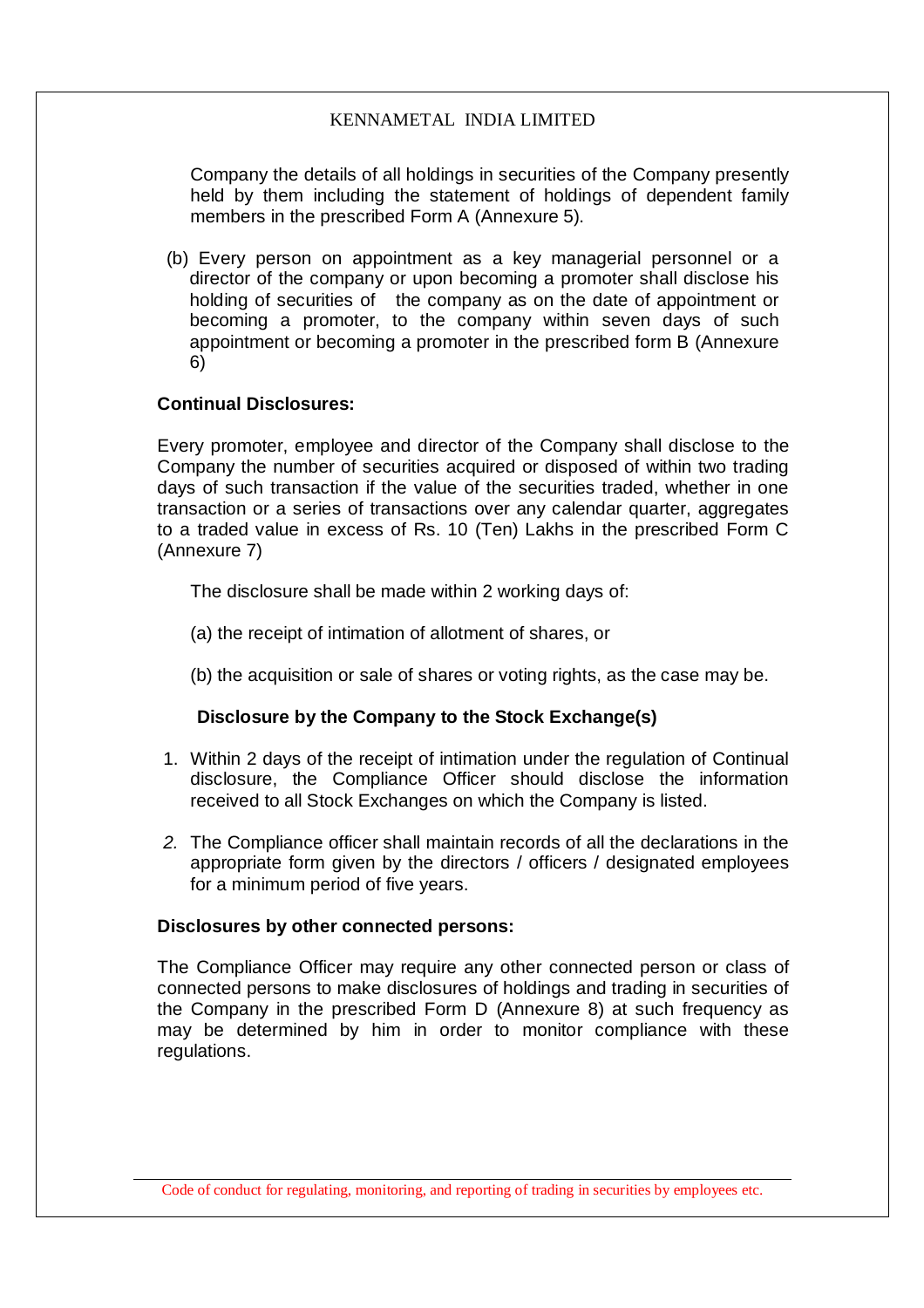### **IX. Dissemination of Price Sensitive Information**

- 1. No information shall be passed by Specified Persons by way of making a recommendation for the purchase or sale of securities of the Company.
- 2. Disclosure/dissemination of Price Sensitive Information with special reference to analysts, media persons and institutional investors:

The following guidelines shall be followed while dealing with analysts and institutional investors:

- Only public information to be provided.
- At least two Company representatives be present at meetings with analysts, media persons and institutional investors.
- Unanticipated questions may be taken on notice and a considered response given later. If the answer includes price sensitive information, a public announcement should be made before responding.
- Simultaneous release of information after every such meet.

### **X. Penalty for contravention of the code of conduct**

- 1. Every Specified Person shall be individually responsible for complying with the provisions of the Code (including to the extent the provisions hereof are applicable to his/her dependents).
- 2. Any Specified Person who trades in securities or communicates any information for trading in securities, in contravention of this Code may be penalised and appropriate action may be taken by the Company.
- 3. Specified Persons who violate the Code shall also be subject to disciplinary action by the Company, which may include wage freeze, suspension, ineligibility for future participation in employee stock option plans, etc.
- 4. The action by the Company shall not preclude SEBI from taking any action in case of violation of SEBI (Prohibition of Insider Trading) Regulations, 2015.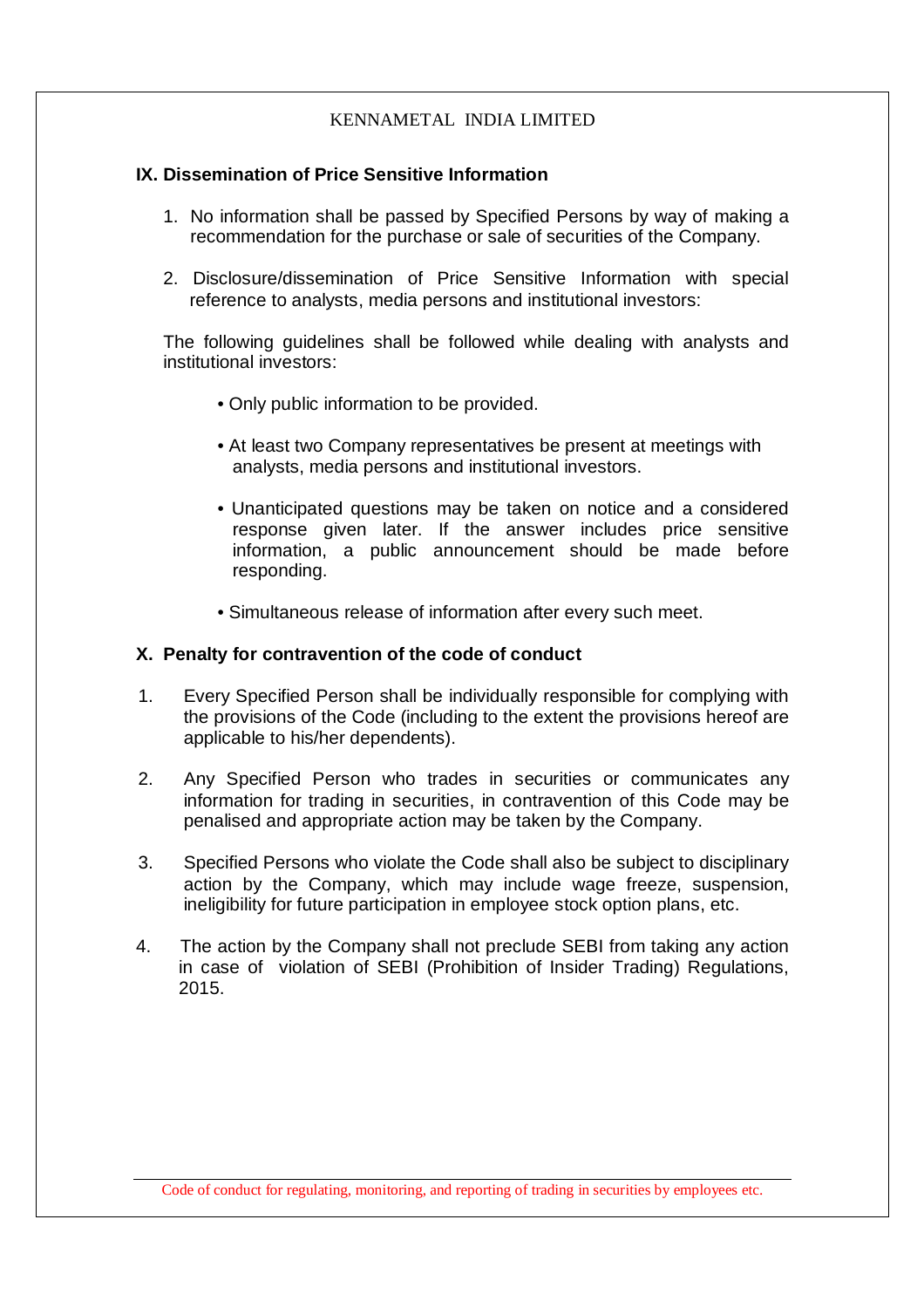# **ANNEXURE 1**

# **SPECIMEN OF APPLICATION FOR PRE-DEALING APPROVAL**

Date:

To, The Compliance Officer, Kennametal India Limited **Bangalore** 

Dear Sir,

### **Application for Pre-dealing approval in securities of the Company**

Pursuant to the SEBI (prohibition of Insider Trading) Regulations, 2015 and KIL Code of Conduct for Regulating, Monitoring and Reporting of trading in securities by employees and other connected persons, I seek approval to purchase / sale / subscription of \_\_\_\_\_\_\_\_\_ equity shares of the Company as per details given below:

| 1              | Name of the applicant                                                        |                                                                                              |
|----------------|------------------------------------------------------------------------------|----------------------------------------------------------------------------------------------|
| 2              | Designation                                                                  |                                                                                              |
| 3              | Number of securities held as on date                                         |                                                                                              |
| $\overline{4}$ | Folio No. / DP ID / Client ID No.)                                           |                                                                                              |
| 5              | The proposal is for                                                          | (a) Purchase of<br>securities<br>(b) Subscription to<br>securities<br>(c) Sale of securities |
| 6              | Proposed date of dealing in securities                                       |                                                                                              |
| $\overline{7}$ | Estimated number of securities<br>proposed to be<br>acquired/subscribed/sold |                                                                                              |
| 8              | Price at which the transaction is<br>proposed                                |                                                                                              |
| 9              | Current market price (as on date of                                          |                                                                                              |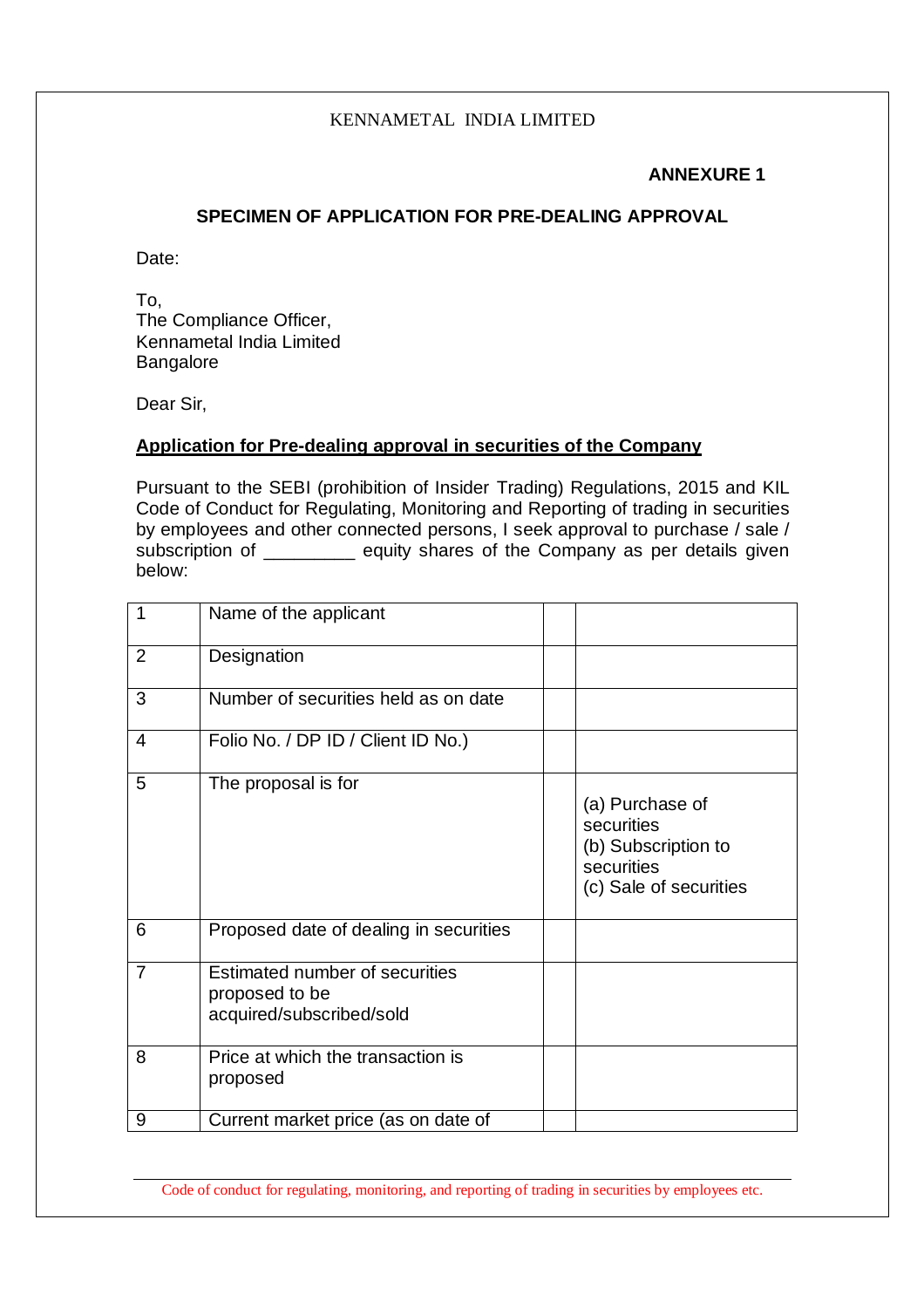|    | application)                                                                             |  |
|----|------------------------------------------------------------------------------------------|--|
| 10 | Whether the proposed transaction will<br>be through stock exchange or off-market<br>deal |  |
| 11 | Folio No. / DP ID / Client ID No. where<br>the securities will be credited / debited     |  |

I enclose herewith the form of Undertaking signed by me.

Yours faithfully,

(Signature of employee)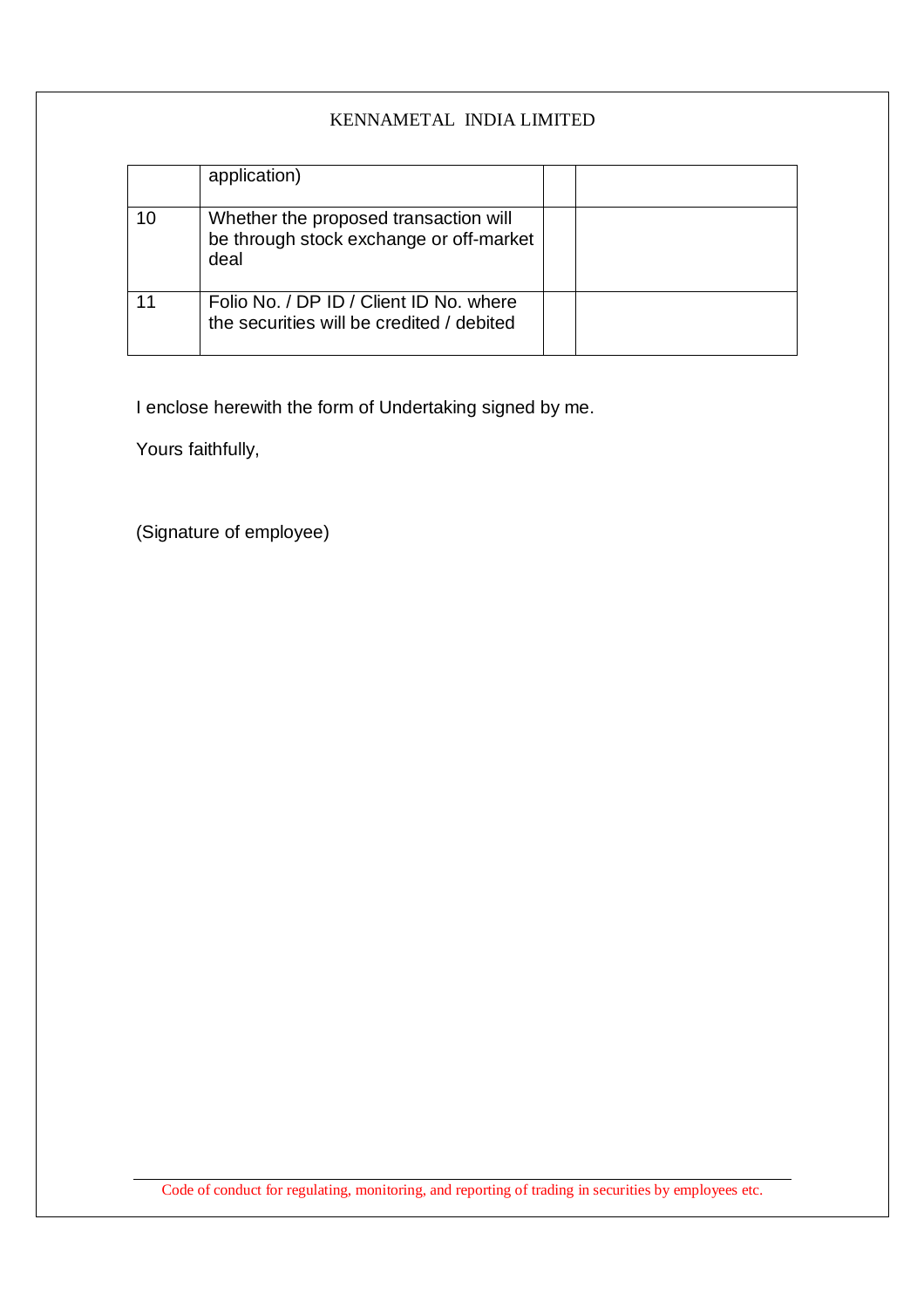### **ANNEXURE 2**

# **FORMAT OF UNDERTAKING TO BE ACCOMPANIED WITH THE APPLICATION FOR PRE-CLEARANCE UNDERTAKING**

To, Kennametal India Limited **Bangalore** 

|                           | of the                                |
|---------------------------|---------------------------------------|
| Company residing at       |                                       |
| am desirous of dealing in | * shares of the Company as mentioned  |
| in my application dated   | for pre-clearance of the transaction. |

I further declare that I am not in possession of or otherwise privy to any unpublished Price Sensitive Information (as defined in the Company's Code of Conduct for prevention of Insider Trading (the Code) up to the time of signing this Undertaking.

In the event that I have access to or received any information that could be construed as "Price Sensitive Information" as defined in the Code, after the signing of this undertaking but before executing the transaction for which approval is sought, I shall inform the Compliance Officer of the same and shall completely refrain from dealing in the securities of the Company until such information becomes public.

I declare that I have not contravened the provisions of the Code as notified by the Company from time to time.

I undertake to submit the necessary report within four days of execution of the transaction / a 'Nil' report if the transaction is not undertaken.

If approval is granted, I shall execute the deal within 7 days of the receipt of approval failing which I shall seek pre-clearance.

I declare that I have made full and true disclosure in the matter.

Date : 2000 and 2000 and 2000 and 2000 and 30 Signature: 2000 and 2000 and 2000 and 2000 and 2000 and 2000 and 2000  $\frac{1}{2}$ 

\* Indicate number of shares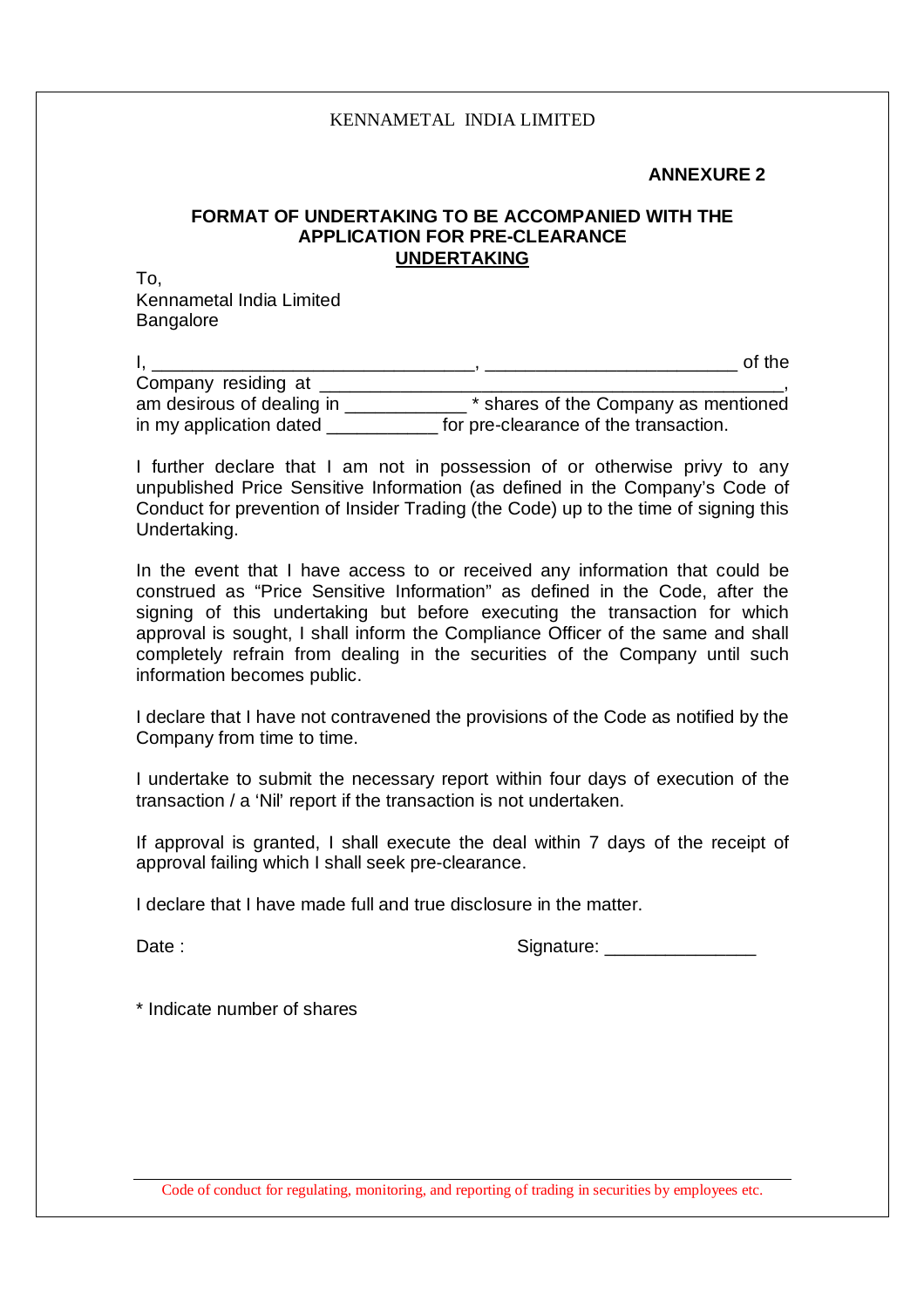#### **ANNEXURE 3**

### **FORMAT FOR PRE- CLEARANCE ORDER**

| 1 O.                           |  |
|--------------------------------|--|
| Name: $\overline{\phantom{a}}$ |  |
| Designation : _                |  |
| Place:                         |  |

 $\mathbf{r}_{\bullet}$ 

This is to inform you that your request for dealing in \_\_\_\_\_\_\_\_\_\_\_\_\_\_\_ (nos) shares of the Company as mentioned in your application dated \_\_\_\_\_\_\_\_\_\_\_\_\_\_\_\_\_is approved. Please note that the said transaction must be completed on or before \_\_\_\_\_\_\_\_\_ (date) that is within 7 days from today.

In case you do not execute the approved transaction /deal on or before the aforesaid date you would have to seek fresh pre-clearance before executing any transaction/deal in the securities of the Company. Further, you are required to file the details of the executed transactions in the attached format within 2 days from the date of transaction/deal. In case the transaction is not undertaken a 'Nil' report shall be necessary.

> Yours faithfully, for Kennametal India Limited

## COMPLIANCE OFFICER

Date : \_\_\_\_\_\_\_\_\_\_\_\_\_\_\_

Encl: Format for submission of details of transaction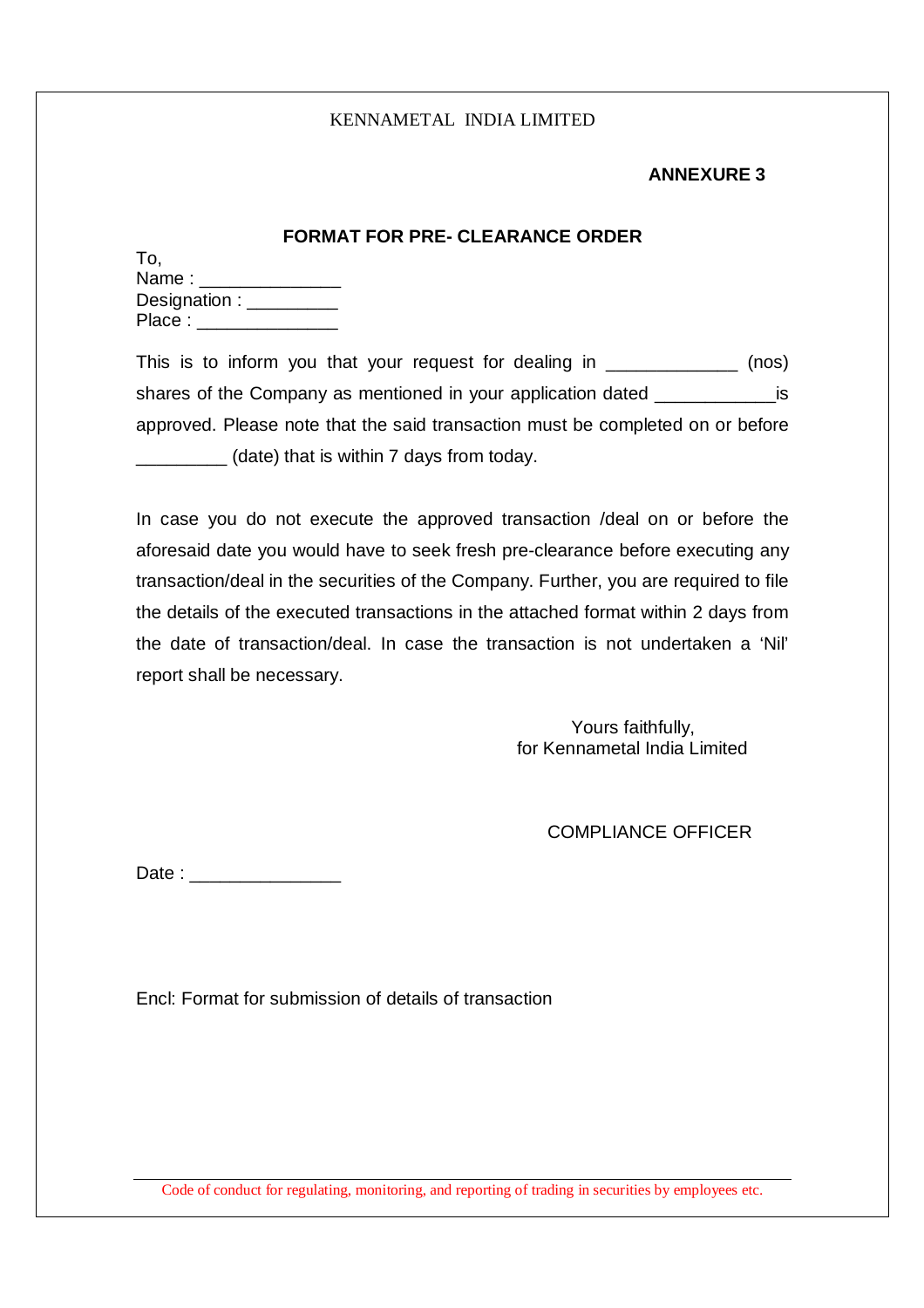# **ANNEXURE 4**

# **FORMAT FOR DISCLOSURE OF TRANSACTIONS**

*(To be submitted within 2 days of transaction / dealing in securities of the Company)*  To,

The Compliance Officer, Kennametal India Limited Bangalore

I hereby inform that I

- have not bought / sold/ subscribed any securities of the Company
- have bought/sold/subscribed to \_\_\_\_\_\_\_\_ securities as mentioned below on \_\_\_\_ (date)

| Name of<br>holder | No. of<br>securities<br>dealt with | Bought/sold/subscribed | DP ID/Client<br>ID / Folio No | Price (Rs.) |  |
|-------------------|------------------------------------|------------------------|-------------------------------|-------------|--|
|                   |                                    |                        |                               |             |  |
|                   |                                    |                        |                               |             |  |

In connection with the aforesaid transaction(s), I hereby undertake to preserve, for a period of 3 years and produce to the Compliance officer / SEBI any of the following documents:

- 1. Broker's contract note.
- 2. Proof of payment to/from brokers.
- 3. Extract of bank passbook/statement (to be submitted in case of demat transactions).
- 4. Copy of Delivery instruction slip (applicable in case of sale transaction).

I agree to hold the above securities for a minimum period of six months. In case there is any urgent need to sell these securities within the said period, I shall approach the Compliance Officer for necessary approval. (*applicable in case of purchase / subscription*).

I declare that the above information is correct and that no provisions of the Company's Code and/or applicable laws/regulations have been contravened for effecting the above said transactions(s).

Date : \_\_\_\_\_\_\_\_\_\_\_\_\_\_\_\_\_\_\_\_\_\_\_\_ Signature : \_\_\_\_\_\_\_\_\_\_\_\_\_\_\_

Name :

Designation: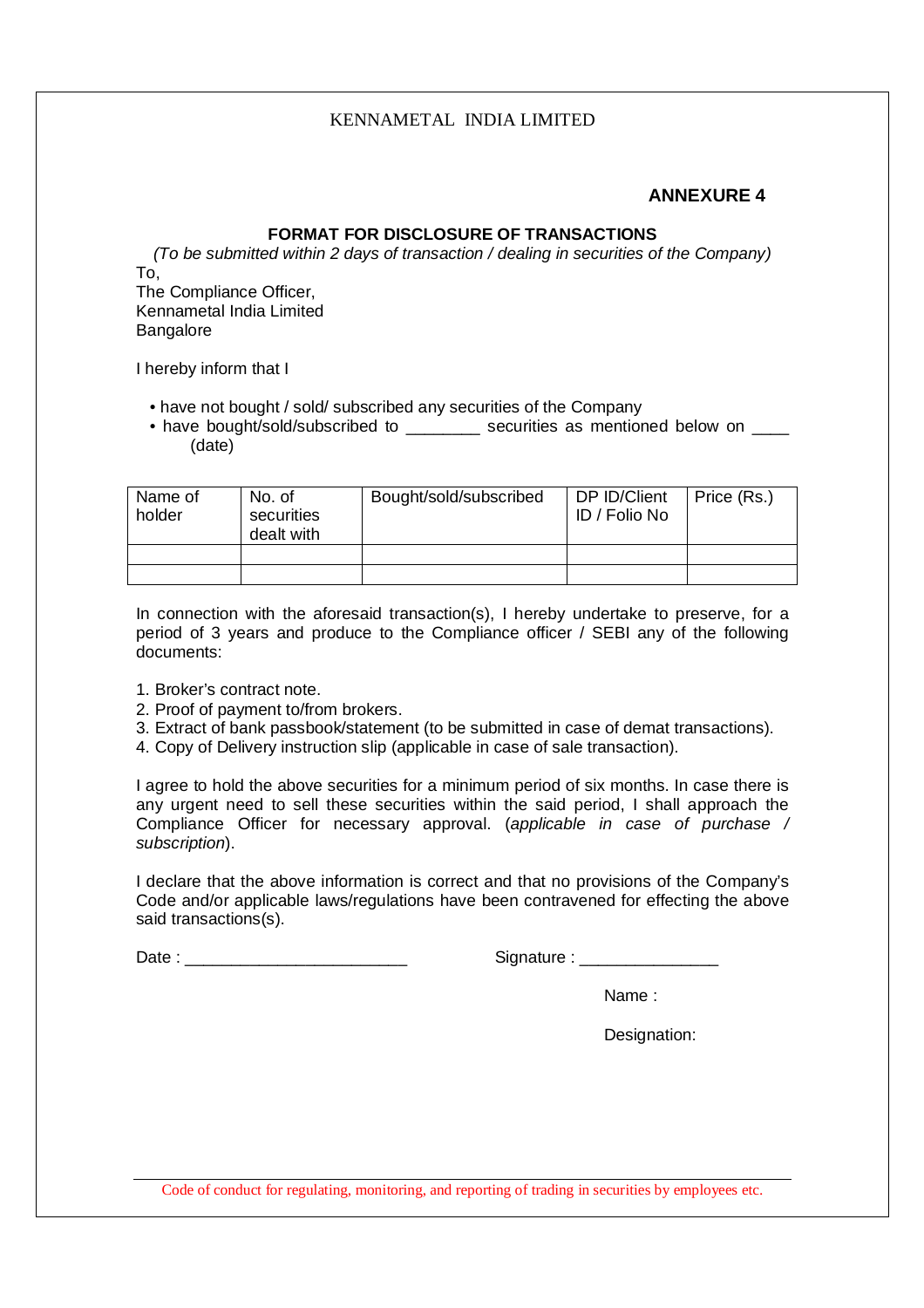**ANNEXURE 5** 

# **FORM A**

#### **Securities and Exchange Board of India (Prohibition of Insider Trading) Regulations, 2015**

#### **[Regulation 7 (1) (a) read with Regulation 6 (2)]**

Name of the company: \_\_\_\_\_\_\_\_\_\_\_\_\_\_\_\_\_\_\_\_\_\_\_\_\_\_\_\_\_\_\_\_

ISIN of the company: \_\_\_\_\_\_\_\_\_\_\_\_\_\_\_\_\_\_\_\_\_\_\_\_\_\_\_\_\_\_\_\_

### **Details of Securities held by Promoter, Key Managerial Personnel (KMP), Director and other such persons as mentioned in Regulation 6(2)**

| Name,          | Category of      | Securities held as |     | $%$ of | Open Interest of the |          | Open Interest of the |          |  |
|----------------|------------------|--------------------|-----|--------|----------------------|----------|----------------------|----------|--|
| <b>PAN</b>     | Person           | on the             |     | Share  | Future               |          | Option               |          |  |
| No.            | (Promoters/      | date of regulation |     | holdi  | contracts held as on |          | Contracts held as on |          |  |
| <b>CIN/DIN</b> | KMP/             | coming             |     | ng     | the date of          |          | the date of          |          |  |
| &              | Directors/imme   | into force         |     |        | regulation coming    |          | regulation coming    |          |  |
| address        | diate            |                    |     |        | into force           |          | into force           |          |  |
| with           | relatives/others | Type of            | No. |        | Number               | Notional | Number               | Notional |  |
| contact        | etc)             | security           |     |        | of                   | value in | of                   | value    |  |
| nos.           |                  | (For               |     |        | units                | Rupee    | units                | in Rupee |  |
|                |                  | $eg. -$            |     |        | (contract)           | terms    | (contract)           | terms    |  |
|                |                  | Shares,            |     |        | $s^*$                |          | $s *$ lot            |          |  |
|                |                  | Warrants,          |     |        | lot size)            |          | size)                |          |  |
|                |                  | Convertible        |     |        |                      |          |                      |          |  |
|                |                  | Debentures         |     |        |                      |          |                      |          |  |
|                |                  | etc.)              |     |        |                      |          |                      |          |  |
|                | $\mathbf{2}$     |                    | 4   | 5      | 6                    |          |                      |          |  |

*Note: "Securities" shall have the meaning as defined under regulation 2(1)(i) of SEBI (Prohibition of Insider Trading) Regulations, 2015.*

Signature:

Designation:

Date:

Place: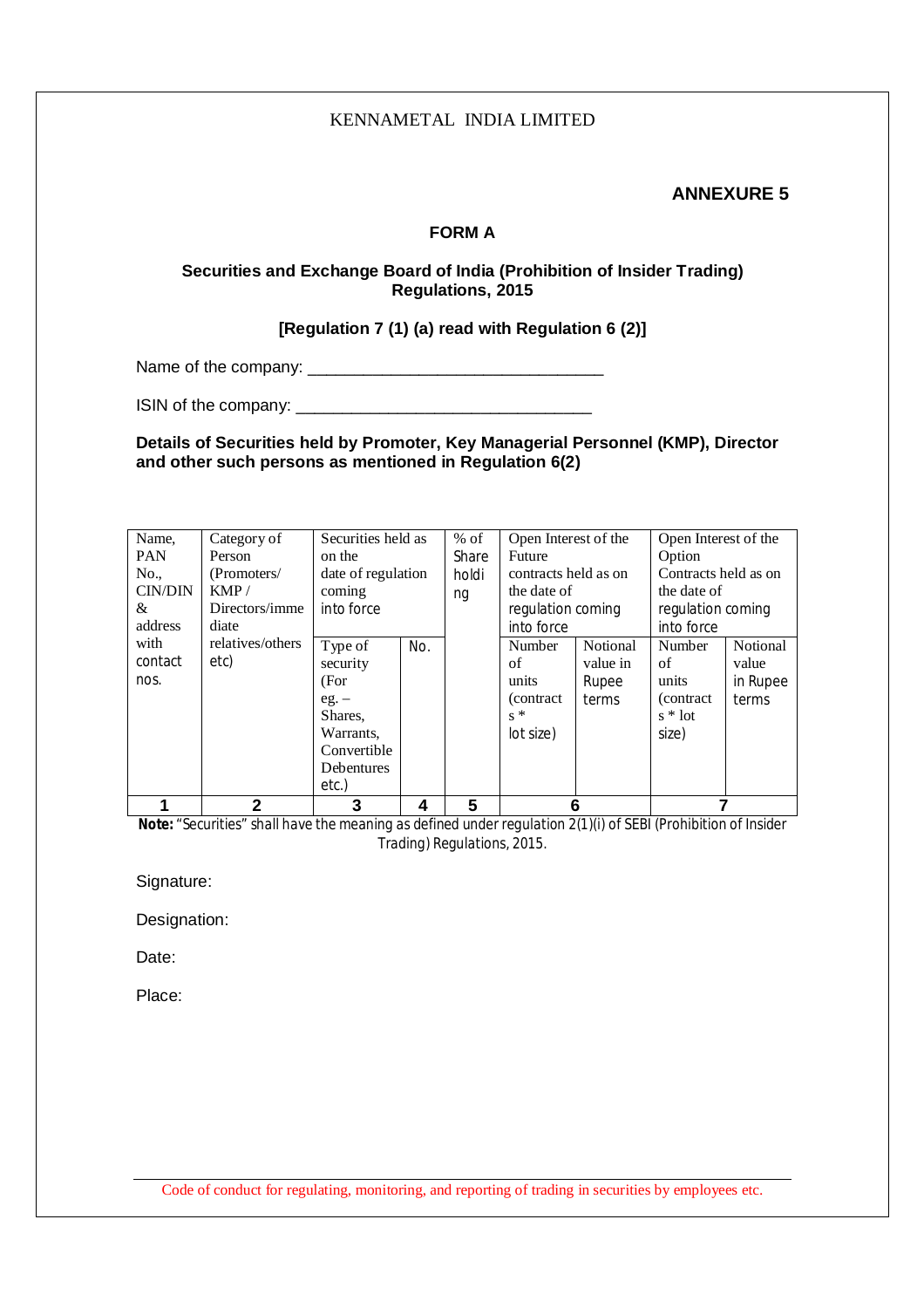#### **ANNEXURE 6**

#### **FORM B**

### **Securities and Exchange Board of India (Prohibition of Insider Trading) Regulations, 2015**

**[Regulation 7 (1) (b) read with Regulation 6 (2)]**

Name of the company: \_\_\_\_\_\_\_\_\_\_\_\_\_\_\_\_\_\_\_\_\_\_\_\_\_\_\_\_\_\_\_\_

ISIN of the company:

**Details of Securities held on appointment of Key Managerial Personnel (KMP) or Director or upon becoming a Promoter of a listed company and other such persons as mentioned in Regulation 6(2).**

| Name,      | Category     | Date of        | Securities held at the |        | $%$ of         | Open Interest of the    |                     | Open Interest of the    |          |  |
|------------|--------------|----------------|------------------------|--------|----------------|-------------------------|---------------------|-------------------------|----------|--|
| <b>PAN</b> | of           | appointme      | time of becoming       |        | Shareh         | <b>Future contracts</b> |                     | <b>Option Contracts</b> |          |  |
| No.        | Person       | nt of          | Promoter/appointment   | olding | held           |                         | held at the time of |                         |          |  |
| CIN/DI     | (Promoter)   | Director       | of                     |        | at the time of |                         | becoming            |                         |          |  |
| N          | S/           | /KMP           | Director/KMP           |        |                | becoming                |                     | Promoter/appointme      |          |  |
| &          | KMP/         | <b>OR</b> Date |                        |        |                | Promoter/appointme      |                     | nt of Director/KMP      |          |  |
| address    | Directors/   | of             |                        |        |                | nt of Director/KMP      |                     |                         |          |  |
| with       | imme         | becoming       | Type of                | No.    |                | Number                  | Notional            | Numbe                   | Notional |  |
| contact    | diate        | Promoter       | security (For          |        |                | of                      | value in            | r of                    | value    |  |
| nos.       | relatives/o  |                | $eg. - Shares,$        |        |                | units                   | Rupee               | units                   | in Rupee |  |
|            | thers        |                | Warrants,              |        |                | (contract)              | terms               | (contra                 | terms    |  |
|            | etc)         |                | Convertible            |        |                | $s^*$                   |                     | $cts *$                 |          |  |
|            |              |                | <b>Debentures</b>      |        |                | lot size)               |                     | lot                     |          |  |
|            |              |                | etc.)                  |        |                |                         |                     | size)                   |          |  |
|            | $\mathbf{2}$ | 3              |                        | 5      | 5              |                         |                     |                         |          |  |

*Note: "Securities" shall have the meaning as defined under regulation 2(1)(i) of SEBI (Prohibition of Insider Trading) Regulations, 2015.*

Signature:

Designation:

Date:

Place: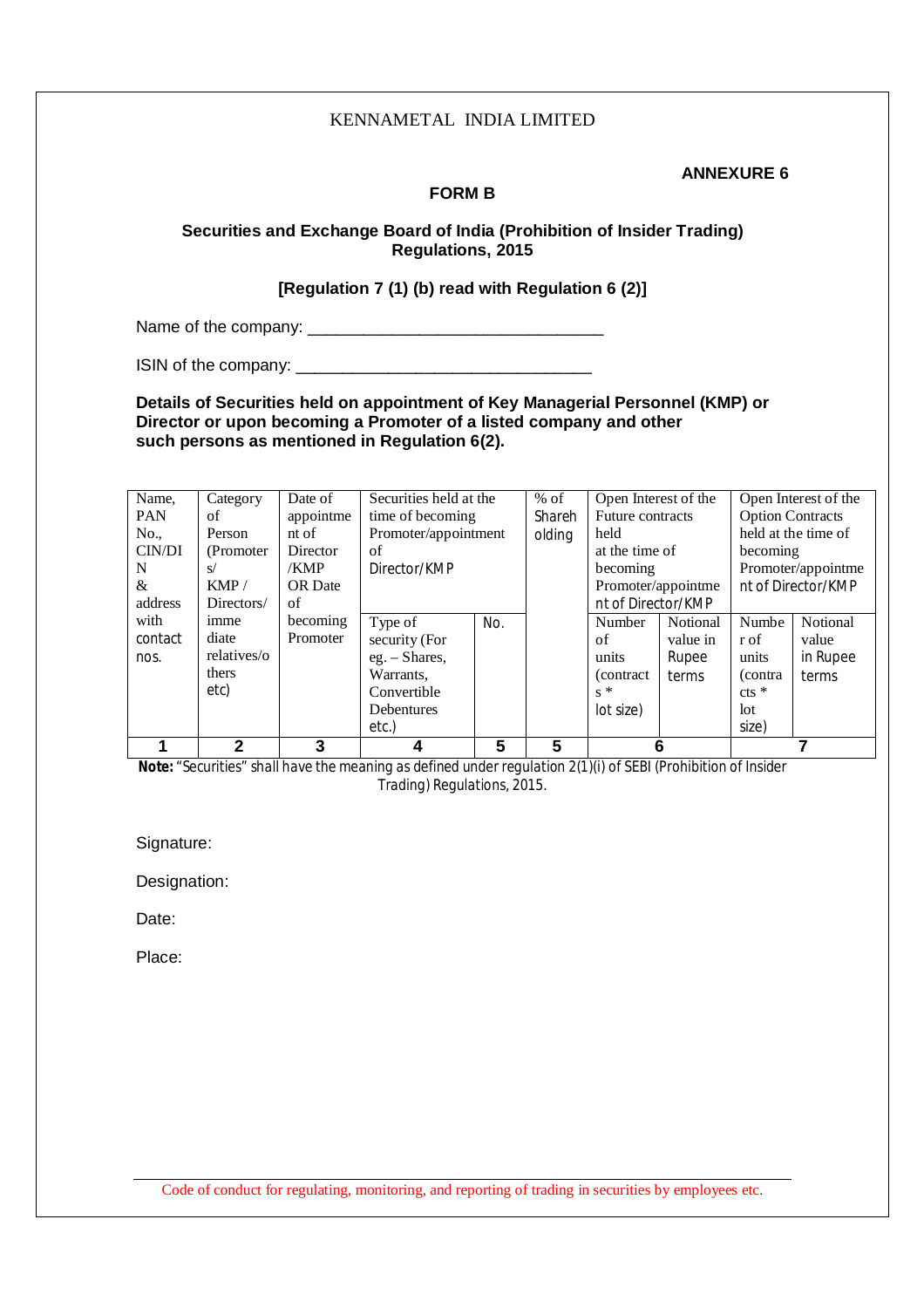#### **ANNEXURE 7**

#### **FORM C Securities and Exchange Board of India (Prohibition of Insider Trading) Regulations, 2015 [Regulation 7 (2) read with Regulation 6 (2)]**

Name of the company: \_\_\_\_\_\_\_\_\_\_\_\_\_\_\_\_\_\_\_\_\_\_\_\_\_\_\_\_\_\_\_\_

ISIN of the company: \_\_\_\_\_\_\_\_\_\_\_\_\_\_\_\_\_\_\_\_\_\_\_\_\_\_\_\_\_\_\_\_

**Details of change in holding of Securities of Promoter, Employee or Director of a listed company and other such persons as mentioned in Regulation 6(2).**

| Name,      | Category         | Securities held      |     | Securities       |    | $%$ of       |        | Date of        |                | Date of  | Mode of        | Trading in derivatives (Specify |              |      |            | Exchan |
|------------|------------------|----------------------|-----|------------------|----|--------------|--------|----------------|----------------|----------|----------------|---------------------------------|--------------|------|------------|--------|
| PAN No.,   | of Person        | prior to             |     | acquired/Dispose |    | shareholding |        | allotment      |                | intimati | acquisiti      | type of contract, Futures or    |              |      | ge         |        |
| CIN/DIN,   | (Promote)        | acquisition/disposal |     |                  |    |              |        |                | advice/        | 0        | on             |                                 | Options etc) |      |            | on     |
| & address  | rs/KMP           |                      |     |                  |    |              |        | acquisition of |                | n to     | (market)       |                                 |              |      |            | which  |
| of         |                  |                      |     |                  |    |              |        | shares/        |                | compa    | purchase/      |                                 |              |      |            | the    |
| Promoter/  | <b>Directors</b> |                      |     |                  |    |              |        | sale of shares |                | ny       | pu             |                                 |              |      |            | trade  |
| Employee / |                  |                      |     |                  |    |              |        | specify        |                |          | blic           |                                 |              |      |            | was    |
| Director   | immediat         | Type of              | No. | Type of          | N  | Pre          | Post   | From           | T <sub>o</sub> |          | rights/        | Buy                             |              | Sell |            | execut |
| with       | e                | security             |     | security         | 0. | transa       | transa |                |                |          | preferent      | Val                             | Value        | Val  | Numbe      | ed     |
| contact    | relatives/       | (For eg. $-$         |     | $(For e.g. -$    |    | ction        | ction  |                |                |          | ial            | ue                              | Number       | ue   |            |        |
| nos.       | others           | Shares,              |     | Shares,          |    |              |        |                |                |          | offer $\theta$ |                                 | of units     |      | of units   |        |
|            | etc.)            | Warrants,            |     | Warrants,        |    |              |        |                |                |          | off            |                                 | (contracts)  |      | (contra    |        |
|            |                  | Convertibl           |     | Convertib        |    |              |        |                |                |          | market/        |                                 | * lot size)  |      | <b>cts</b> |        |
|            |                  |                      |     | le               |    |              |        |                |                |          | Inter-se       |                                 |              |      | * lot      |        |
|            |                  | Debenture            |     | Debenture        |    |              |        |                |                |          | transfer       |                                 |              |      | size)      |        |
|            |                  | s etc.)              |     | s etc.)          |    |              |        |                |                |          | etc.           |                                 |              |      |            |        |
|            | $\overline{2}$   |                      | 4   | 5                | 6  |              | 8      |                | 10             | 11       | 12             | 13                              | 14           | 15   | 16         | 17     |

*Note: "Securities" shall have the meaning as defined under regulation 2(1)(i) of SEBI (Prohibition of Insider Trading) Regulations, 2015.*

Signature: Designation: Date:

Place: